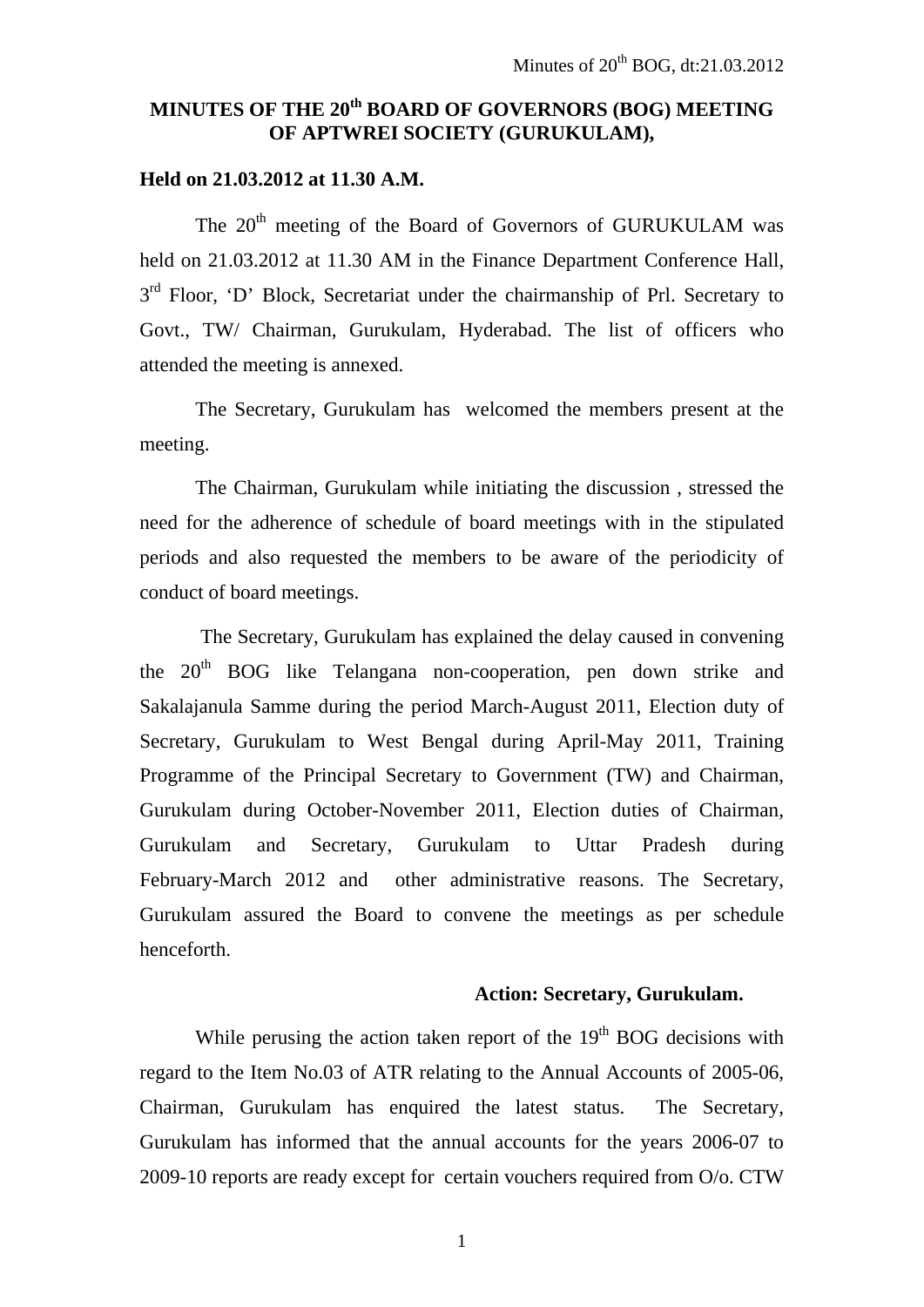for the year 2006-07 for consolidation and the vouchers are expected shortly and the final reports would be submitted by  $31<sup>st</sup>$  March, 2012 as desired by the Chairman from 2006-2010.

 The Chairman has suggested that in respect of financial issues common to both Gurukulam and O/o. CTW needs to be discussed with Commissioner of Tribal Welfare as he is the budget controlling officer.

#### **Action: CTW & Secretary, Gurukulam**

The Vice Chairman & CTW has pointed out that, the norm of recruiting STs in the non teaching posts exclusively reserved for Tribals in scheduled areas is violated and many non Tribals have been recruited.

In response to this, the Chairman has desired to have a comprehensive note on the manpower working in Gurukulam consisting of outsourcing employees, guest teachers, part-time teachers covering the number of candidates in the category, duration of the persons working, financial implications, service conditions and community status by 15-04-2012.

 The Chairman has advised to fill up all the vacancies expeditiously in teaching cadres while taking permission from the Finance department indicating the budget requirement.

#### **Action: Secretary, Gurukulam**

#### *Items Ratified*

#### *1. Starting of (2) Ekalavya Model Residential Schools*

Ministry of Tribal Affairs, GoI, New Delhi vide Lr.No. 14020/18(1)/2010-SG-1, dt:14.12.2010, sanctioned Two (2) Ekalavya Model Residential Schools at (1)APTWRS (G), Dornala, Prakasam district, (2)APTWRS (B), G.K.Veedhi, Visakhapatnam district.

The institutions have started functioning from 2010-11 onwards with  $5<sup>th</sup>$ class with an intake of 80 students in (2) sections.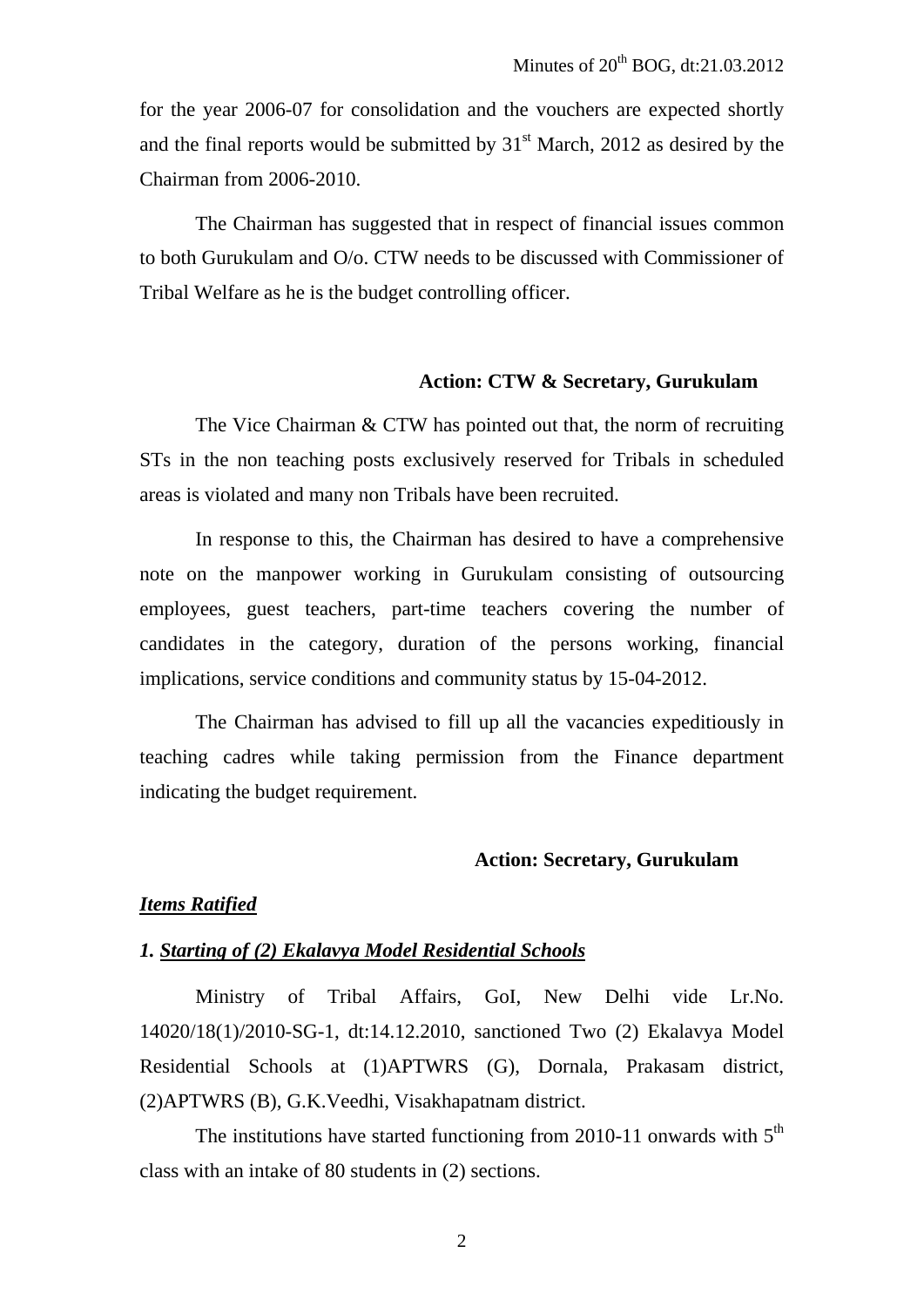Further, the MoTA, GoI, New Delhi have sanctioned an amount of Rs.12.00 crs. under capital grants to each EMRS towards construction of School buildings and released 50% of capital cost @ Rs.6.00 crs. per institution as  $1<sup>st</sup>$  instalment during the year 2010-11 towards construction of buildings.

Accordingly, administrative sanction was accorded to ENC, TW, Hyderabad towards construction of school buildings vide Procs. Rc.No.C2/313/2011, dt: 18.04.2011.

**This matter was discussed and the Board has ratified the action taken.** 

#### **Action: Secretary, Gurukulam**

## *2. According administrative sanction of Rs.320.00 lakhs to APTWRS Somasila SPSR Nellore district for additional infrastructure facilities.*

 The Engineer-in-Chief(TW), Hyderabad vide Lr.No.DEE-II/AEE1/2454/RSC Somasila/2010 dt:15-07-2010 has submitted the estimates for an amount of Rs.320.00 lakhs for providing the following Additional Infrastructure facilities to TW Residential School building at Somasila (PTG-B), SPSR Nellore district.

The foundation was laid by the Hon'ble CM on  $24<sup>th</sup>$ , July, 2011 to the said Additional infrastructure facilities.

In view of this, administrative sanction was accorded by the Chairman , Gurukulam for an amount of Rs.320.00 lakhs (Rupees Three hundred and twenty lakhs only) towards the above works meeting the expenditure from the budget provided under head "*Buildings for school complexes"* during the years 2011-12 and 2012-13.

The work has been grounded by the ENC, TW duly finalising the tenders.

**This matter was discussed and the Board has ratified the action taken.** 

 **Action: Engineer-in-Chief(TW) & Secretary, Gurukulam**

3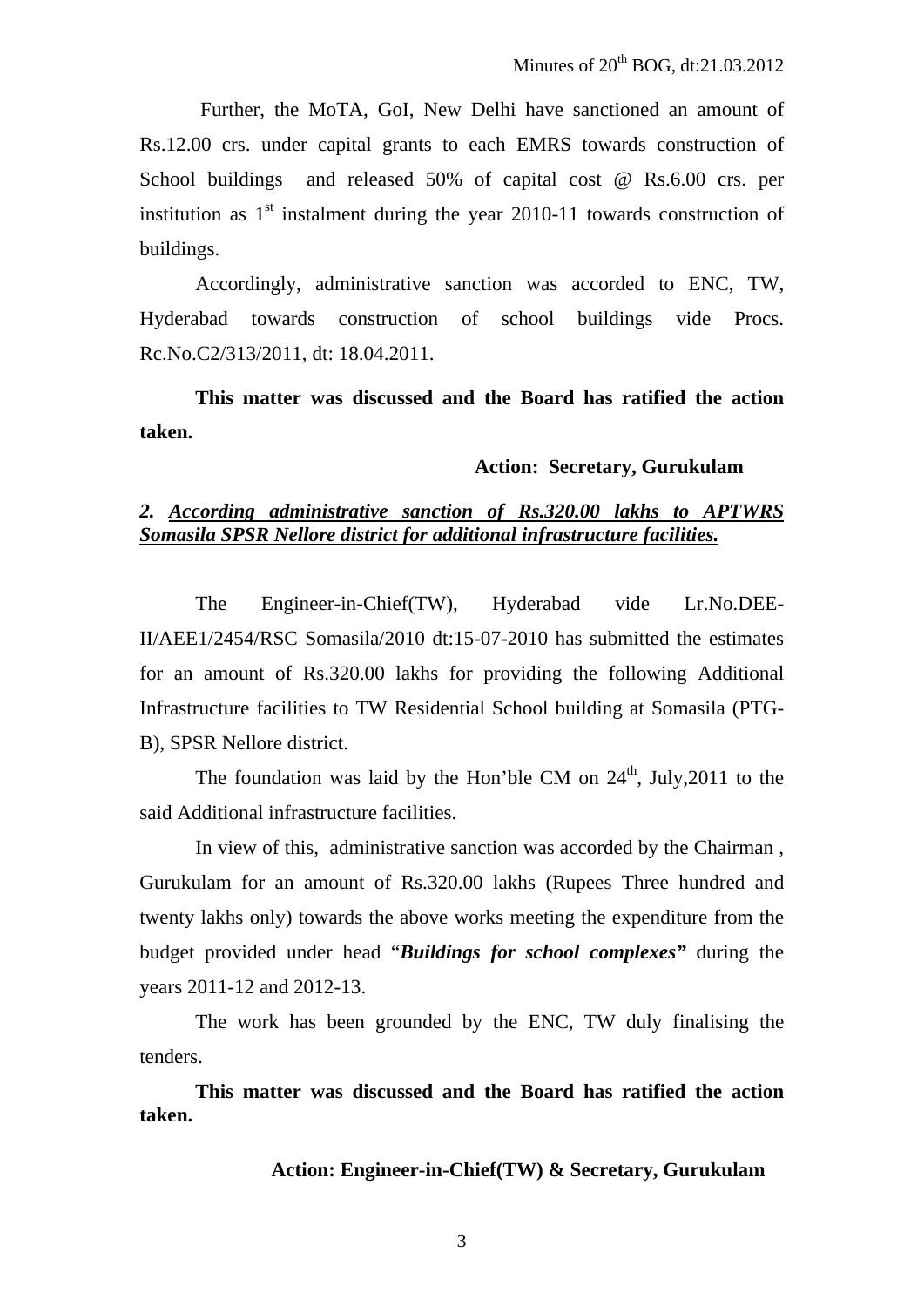#### *3. Enhancement of Remuneration / Honorarium to Guest Teachers / JLs working in Gurukulam Institutions.*

The Teachers Associations and other representatives of the Guest teachers stated that the remuneration of the guest teachers was fixed in the year 2002 @ Rs.5,000 per month and requested to enhance the remuneration to them in view of the rise in cost of living and other factors.

The Chairman, Gurukulam and Principal Secretary (TW) has agreed for the enhancement of remuneration from the existing Rs 5000 to Rs 7500/month to all the teaching cadres including PETs and PDs and the enhancement was up to Rs 8500 to the Jls from Rs 5000/month.The decision was implemented vide Procgs.Rc.No.889/D1/Acad/2009 dt:21-03-2011 with monetary benefit from the month of March' 2011 including the PGTs/JLs working in the SOEs/COEs also.

**This matter was discussed and the Board has ratified the action taken and also advised to take up the recruitment of regular teachers expeditiously.** 

#### **Action: Secretary, Gurukulam**

# **4. Enhancement of remuneration to the Part-Time, Art & Craft teachers and Vocational teachers:**

Hitherto the Part-Time Vocational, Art, Craft & Music Teachers used to be paid at a consolidated remuneration of amount of Rs.2500/- per month. The Govt., vide GO.Ms.No.12 Edn. Higher Education (IE2), Dept, dt:15-02-2011 and GO.Ms.No.6 dt:08-01-2007 of the Higher Education (IE.I) Dept the remuneration was fixed at Rs.150/- per hour subject to a maximum of Rs.5,000/- per month for part time teachers.

Accordingly orders were issued vide proc. Rc.No:E1/2965-2011, dt:22-11- 2011 and Circular dt:29-11-2011 adopting the above GOs with effect from the month of October 2011 onwards.

#### **This matter was discussed and the Board has ratified the action taken.**

**Action: Secretary, Gurukulam**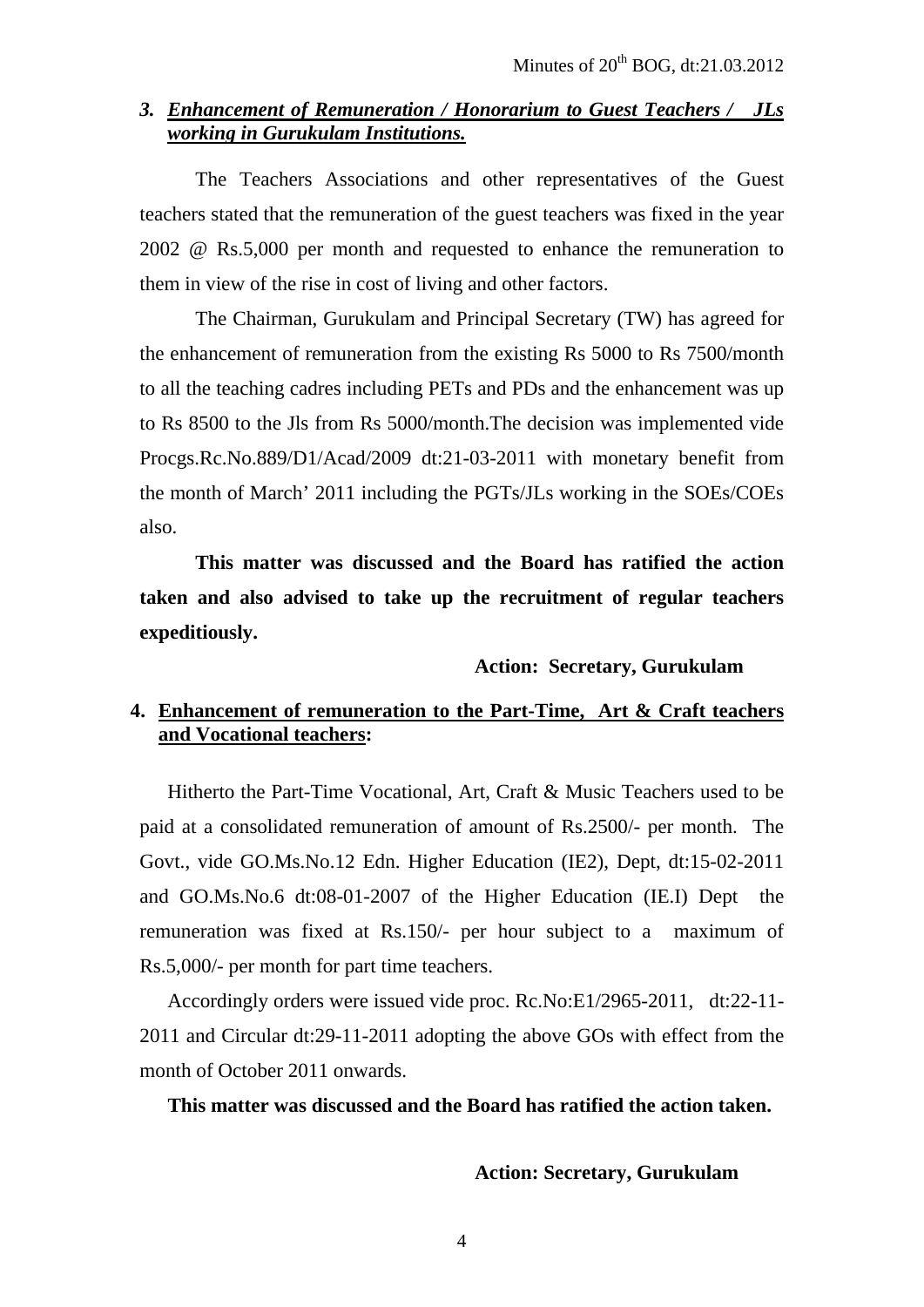# *5.* **Re-designation of DEOs as DPOs and enhancement of remuneration as per G.O.Ms.No.3, dt.12.01.2011.**

The Chairman, Gurukulam and Principal Secretary (TW) has approved to designate the DEOs as DPOs as is done in the APSWREI Society for persons who completed (3) years period in the cadre of DEO and to extend the remuneration of DPO in terms of G.O.Ms.No.3 Fin (SMPC) Dept., Dt: 12-1- 2011 from March, 2011 onwards benefiting (11) persons vide Procg.Rc.No.A2/4673/2010 dt:31-3-2011 and 20-8-2011.

# **This matter was discussed and the Board has ratified the action taken.**

#### **Action: Secretary, Gurukulam**

## **6). Strengthening of SOE/COEs and Starting of IIT Study Centre at Hyderabad.**

In order to ensure quality education the Govt., vide GO.42 Social Welfare(TW.Edn.I) Dept dt:31.05.2005 and GO.55 Social Welfare (TW.Edn.I) Dept dt:06-07-2006 have sanctioned (3) Schools and (3) Colleges of Excellence

It was decided to strengthen the existing SOE/COEs while enhancing the scale of diet by 40% and to take the services of outsourced teachers, selected through a State level written test, demo and interview with a remuneration befitting their experience.

It was also decided to start an exclusive institution at Hyderabad to focus on IIT and Medical stream to provide concurrent coaching to the tribal students along with IPE.

Accordingly orders were issued for implementing all the decisions taken. The Commissioner of Tribal Welfare has provided accommodation for setting up the Gurukulam IIT Study Centre at Rajendranagar, Hyderabad in the campus of YSR Study Circle and the IIT study centre has started functioning from 08-10-2011 .

**This matter was discussed and the Board has ratified the action taken.** 

**Action: Secretary, Gurukulam**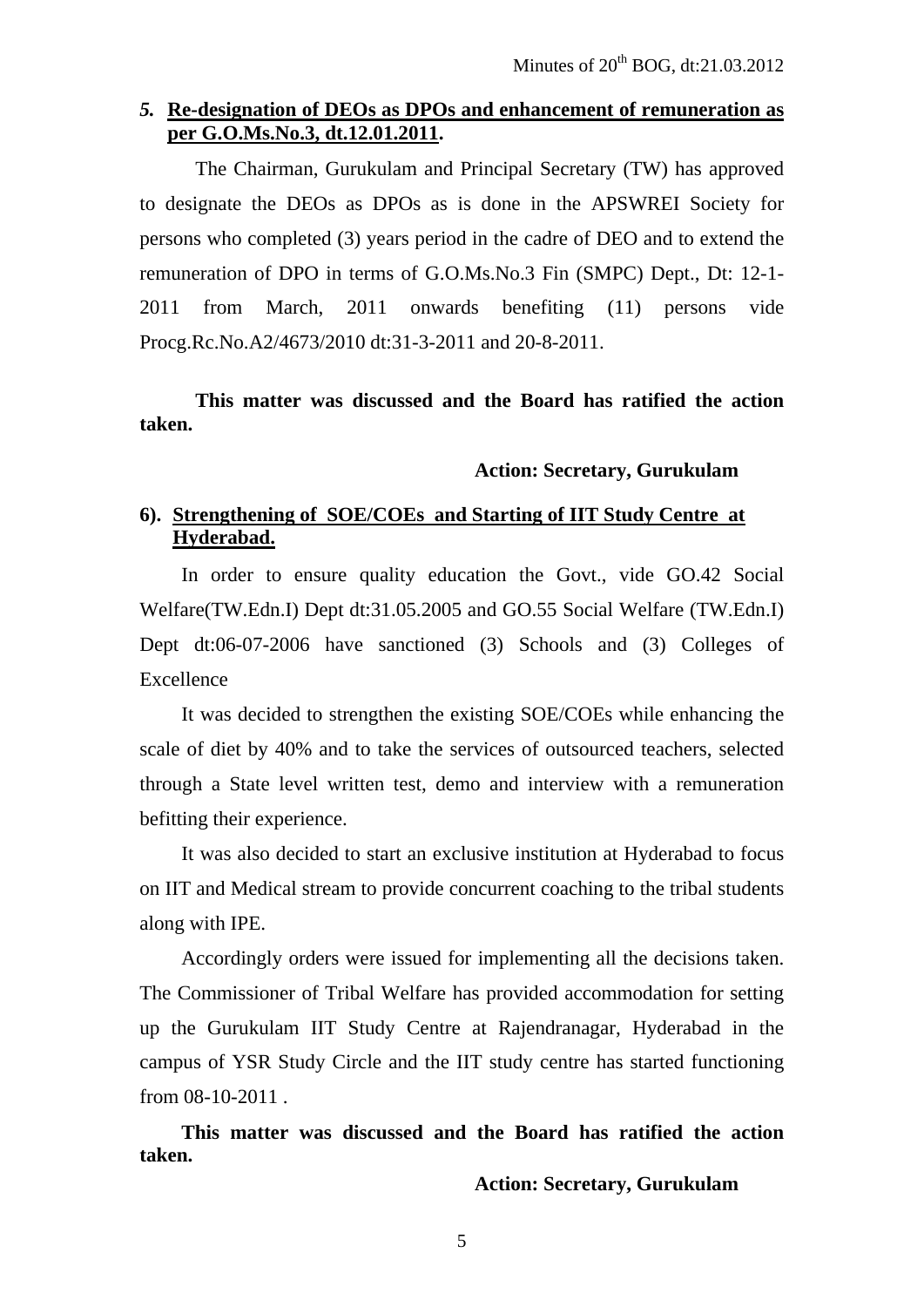**7) Mini-Gurukulams –Sanction of 5 works in 5 Mini-Gurukulams for Rs. 47.05 lakhs (Y.Palem for Rs.8.50 lacs in Prakasham Dist., Kowdepalli for Rs.10.00lacs in Medak Dist., Amrabad for Rs.10.00lacs., Lingal for Rs.9.40lacs. and Bijenepalli for Rs.9.15 lacs.in M'Nagar District) in place of woks cancelled.** 

 During annual inspections, MoTA(GOI) has identified certain deficiencies in Mini Gurukulams and directed Gurukulam to rectify those deficiencies for ensuring the funds flow from GoI.

Accordingly in the  $19<sup>th</sup>$  BOG (07-09-2010), administrative sanction was accorded for 43 works in 22 institutions for Rs. 352.895 lakhs .

Out of the 43 works, 10 works were mentioned twice by oversight totalling Rs.45.49 lakhs. Hence these works were deleted from the original sanction of Rs.352.895 lakhs and in lieu of these cancelled works Engineering –in–Chief has proposed another (5) works with an estimated cost of Rs 47.05 lakhs which were also part of the deficiencies identified by the MoTA.

Accordingly administrative sanction was accorded for Rs. 47.05 lakhs to the 5 compound walls in the 5 Mini Gurukulams in lieu of the works cancelled for an amount of Rs. 45.49 lakhs dated 27-09-2010. These works include 5 compound walls at Y.G.Palem in Prakasam, Kowidipally in Medak, Amarabad, Bijenepally & Lingala in Mahabubnagar districts

## **This matter was discussed and the Board has ratified the action taken.**

## **Action: Engineer-in-Chief(TW) & Secretary, Gurukulam**

## *Items for approval:*

# *Construction of School buildings and Providing of Addl. Infrastructure facilities in TW Residential Institutions.*

# **1) Re-laying of Roof Slab and Repairs to APTWR Jr. College, Chittedu, Nellore District with an estimated cost of Rs.25.00 lakhs**

 The Project Officer, ITDA (Yanadi), Nellore has informed that the west side part of the college building of APTWRJC (PTG-B), Chittedu was in dilapidated condition and heavily leaking which is unfit for occupation.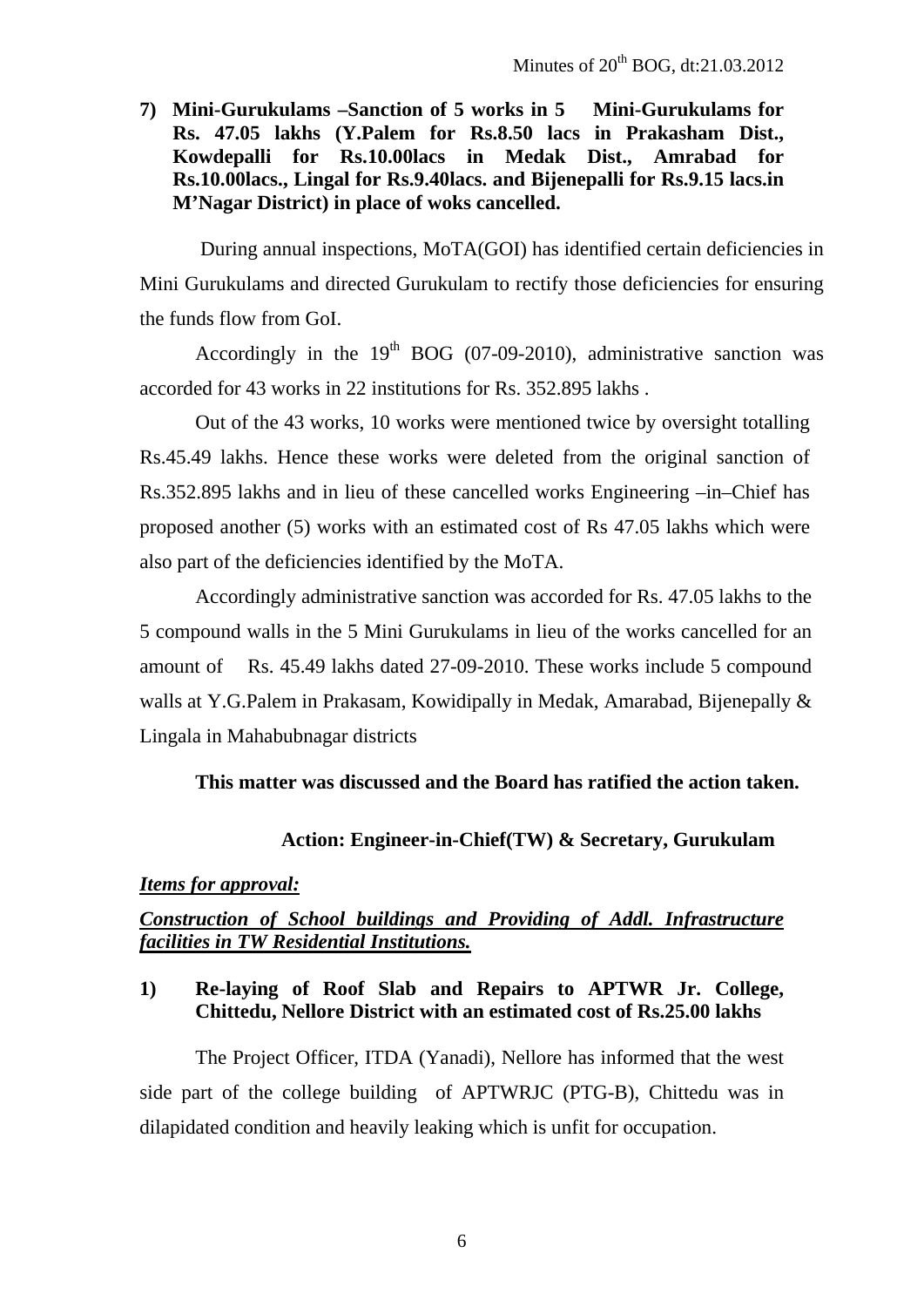He has submitted a detailed proposal vide Lr.Rc.Gurukulam Cell/48/2010, dt:20.10.2010 with an estimated cost of Rs.25.00 lakhs for Relaying of Roof Slab and Repairs to APTWR Jr. College, Chittedu, Nellore District for according administrative sanction to the Civil and Electrification works as per the estimated SSR 2010-11 rates proposed by him.

**This matter was discussed and deferred the proposal. The Board has further advised the Engineer-in-Chief(TW) to take the expert opinion as to the structural soundness of the existing structure and also to submit the revised estimate.** 

 **Action: Engineer-in-Chief(TW) & Secretary, Gurukulam**

# **2) Revised administrative sanction for Rs.460.00 lakhs towards the construction of School buildings at APTWRS (G), Kurupam, Vizianagaram district.**

The ENC, TWD, Hyderabad has submitted the proposals along with line estimates vide Lr.No.DEEIII/AEE13/2393/10, dt:15.02.2011 for an amount of Rs.460.00 lakhs towards construction of school buildings at Kurupam, Viziangaram district against the original administrative sanction of Rs.109.97 lakhs and requested to accord administrative sanction for taking up the construction works.

**This matter was discussed and the Board has deferred the proposal and felt the estimate was at higher side. The Board has further advised Engineerin-Chief(TW) to have a re-look at the estimates and to submit the revised estimate.** 

## **Action: Engineer-in-Chief(TW) & Secretary, Gurukulam**

# 3**) Release of an amount of Rs.11,76,855/- for providing regular power supply to the new school building at APTWURJC (Boys), Marrimadla in Karimnagar District:**

Gurukulam has accorded administrative sanction for Rs.300.00 lakhs towards construction of school buildings and other facilities vide Procs. Rc.No.A3/5202/05 (1), dt:16.04.2007 out of which Rs.33.43 lakhs are allocated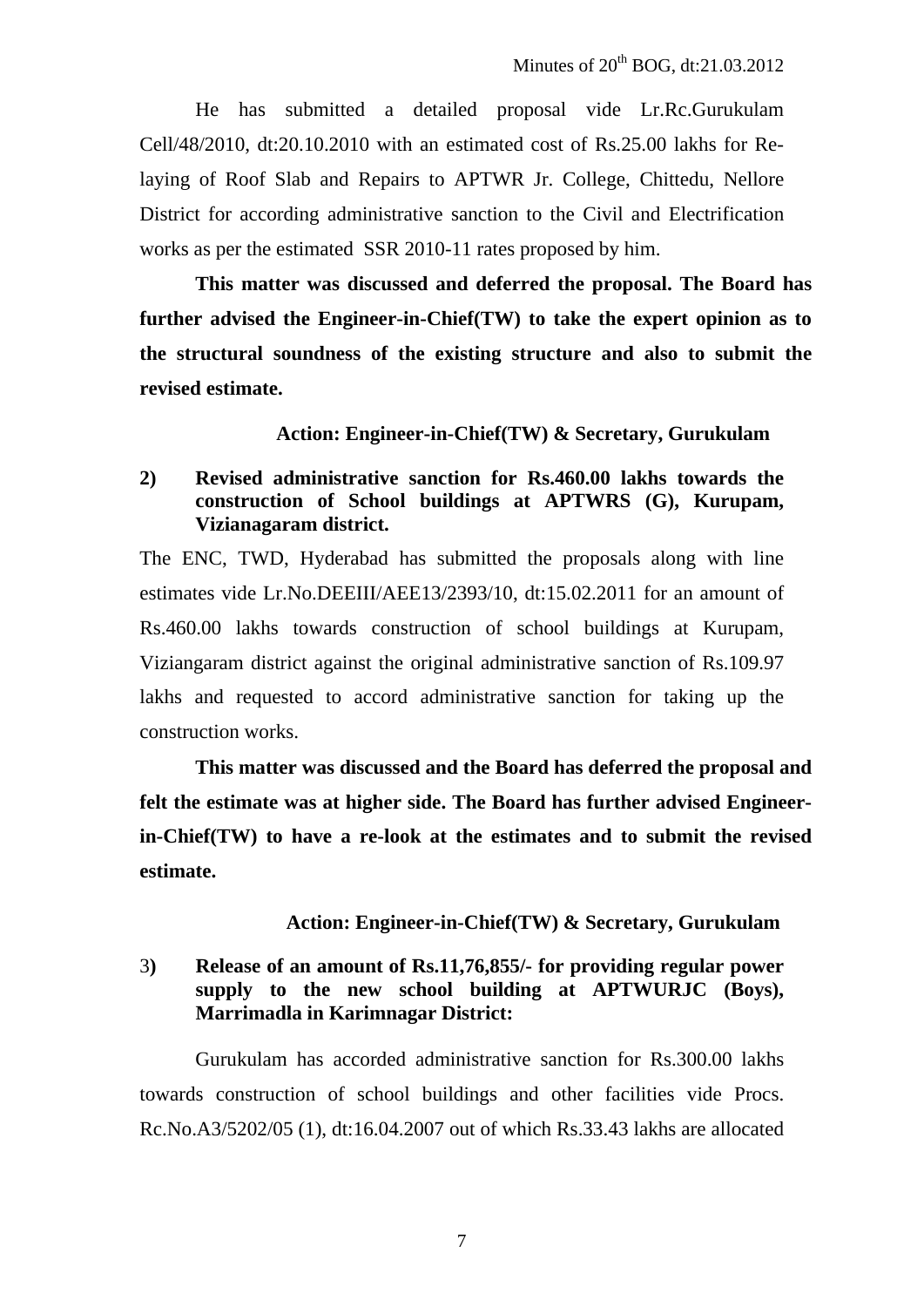for amenities like internal roads, internal electricity, water supply and drainage system etc.

The Engineer-in-Chief(TW) has reported that in the original estimate, requirement of power supply was not included and requested Gurukulam to accord sanction for Rs.11,76,855/- Addl. Jt. Collector, Karimnagar district has submitted the estimations prepared by Managing Director, Co-Operative Electric Supply Society Limited, Siricilla, Karimnagar district for Rs.11,76,855/- towards providing 1 Nos. NDS load of total 51 KW to the institution i.e., from Nimmapally Substation to Marrimadla RJC premises at a distance of (7) Kms.

**This matter was discussed and the Board has deferred the proposal and felt the estimate was at higher side. The Board has further advised Engineer-in-Chief(TW) and Secretary, Gurukulam to pursue with the officials of Dept of Electricity and to submit the revised estimate.** 

#### **Action: Engineer-in-Chief(TW) & Secretary, Gurukulam**

#### **4) Mini-Gurukulam, N.R. Kunta, Kurnool District – Widening of N.H. 18 Road – Demolition of certain buildings – Line Estimates – submitted for alternate arrangements – Administrative sanction for Rs. 24.50 Lakhs:**

The Project Officer, ITDA (PTG-Chenchu), Srisailam, Kurnool District has submitted proposals with estimates to provide alternate arrangements and reconstruction of Minigurukulam as the same will be demolished due to widening of NH. 18 Road and requested to give administrative sanction for Rs. 24.50 Lakhs(Including compensation) for the works shown below:

**This matter was discussed and the Board has deferred the proposal and felt the estimate was at higher side. The Board has further advised Engineer-in-Chief(TW) to redesign the Kitchen hall keeping in view of the exact requirement and to resubmit the revised estimates.** 

 **Action: Engineer-in-Chief(TW) & Secretary, Gurukulam**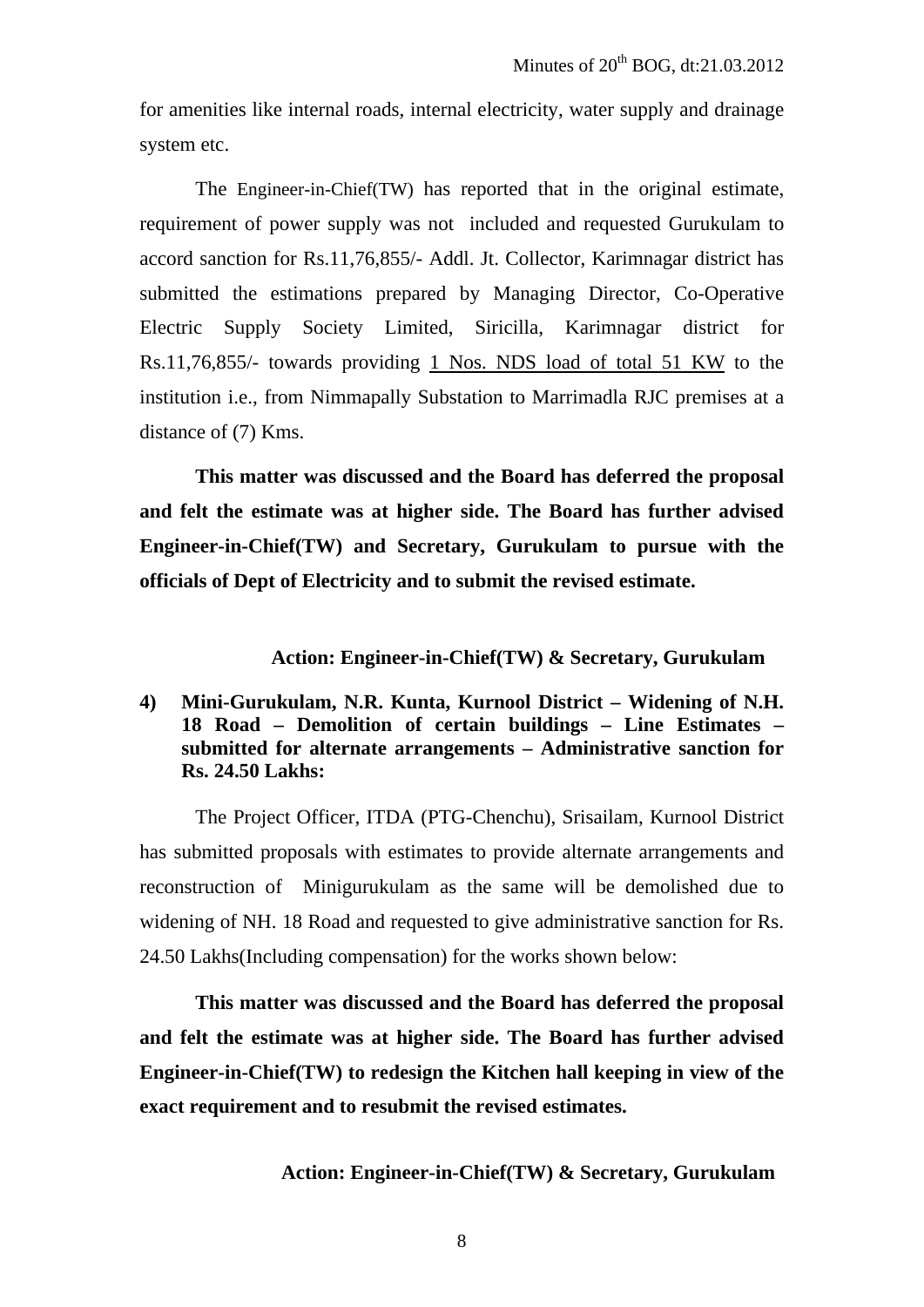## **5) Construction of School complex for according administrative sanction for an amount of Rs.1.33Crore for Mini Gurukulam at Bela at Sadalpur (V) of Bela (M), Adilabad Dist.**

Vide Ref 2167/2011 of Hon'ble Lokayuktha directed to provide minimum amenities in Migurukulam , Bela of Adilabad Dist, presently running in a temporary building.

The Engineer-in-Chief (TW), Hyderabad has submitted an estimate for Rs.1.33Crore for the construction of School building for Minigurukulam.

**This matter was discussed and the Board has in principle agreed for the proposal; however the Board has felt the estimate was at higher side. The Board has advised Engineer-in-Chief(TW) to resubmit the revised estimates**.

**The Board had further advised to take up the repairs immediately to the existing building and also to find an alternative site within the area of low literacy pocket as stipulated by GOI.** 

 **Action: CTW / Engineer-in-Chief(TW) / Secretary, Gurukulam**

## **6) Administrative sanction towards providing of additional items at APTWR School for Girls at Vissannapeta of Krishna District for an amount of Rs.35.00Lakhs**

The Engineering Department, Tribal Welfare has taken up the construction of School Complex for APTWR School (G), Vissannapeta, Krishna district during the year 2010 and completed in during 2011 with an estimated cost of Rs.3.00 crs.

The Engineer-in-Chief, Tribal Welfare, Hyderabad has submitted the proposal to the Commissioner of Tribal Welfare and communicated a copy to this office vide Lr.No. DEEII/AEE20/877/2011, dt:06.04.2011 for accord of administrative sanction for an amount of Rs.35.00Lakhs for the following construction works which are required to utilize the school in ful shape:-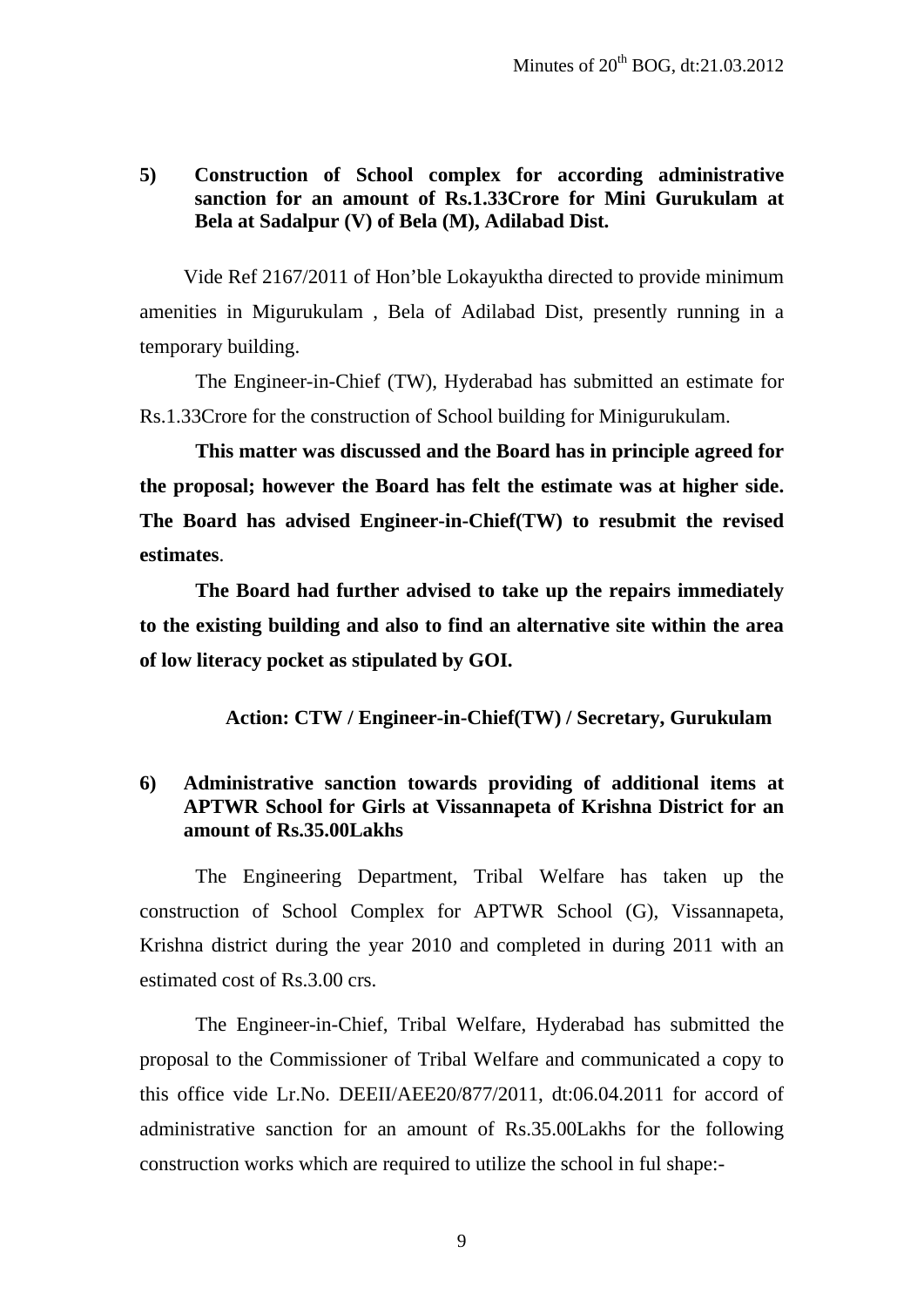**This matter was discussed and the Board has deferred the proposal and felt the estimate was at higher side. The Board has further advised Engineer-in-Chief(TW) to resubmit the revised estimate.** 

**Action: Engineer-in-Chief(TW) & Secretary, Gurukulam** 

#### **7) Permission to engage ANMs in all RJCs where the sanctioned posts are not available on outsourcing basis.**

 As per the College staffing pattern, there is no sanctioned post of ANM in all 60 Jr.Colleges.

It is therefore proposed to engage an ANM on Outsourcing basis with remuneration payable in terms of GO.Ms.No.3 dt:12-01-2011 of Finance (SMPC) Dept., as all these institutions are located in interior and agency areas susceptible to various climatic seasonal and water borne diseases requiring the services of skilled person like ANM/ MPHW to take care of the ailments of the students in these institutions.

**This matter was discussed and the Board has deferred the proposal, however advised to submit a proposal with justification to the Government for the sanction of ANM posts.** 

**Action: Secretary, Gurukulam**

## **8) Regularisation of (46) and (8) commerce CRTS as TGTS against the sanctioned posts under G.O.249 Finance (SMPC) Dept., DT: 9-11-11, working on minimum scale of pay in Gurukulam Institutions.**

Govt., have issued orders in G.O.Ms.No:91 of SW Dept, dt:21-5-2008 to regularise the services of (401) Contract Resident Teachers working in Gurukulam institutions while permitting BOG of Gurukulam to take necessary action.

In pursuance of the above orders, the services of the (317 TGT+24 PET+4 Commerce graduates in total 345) CRTs were regularised w.e.f. 30-8-2008.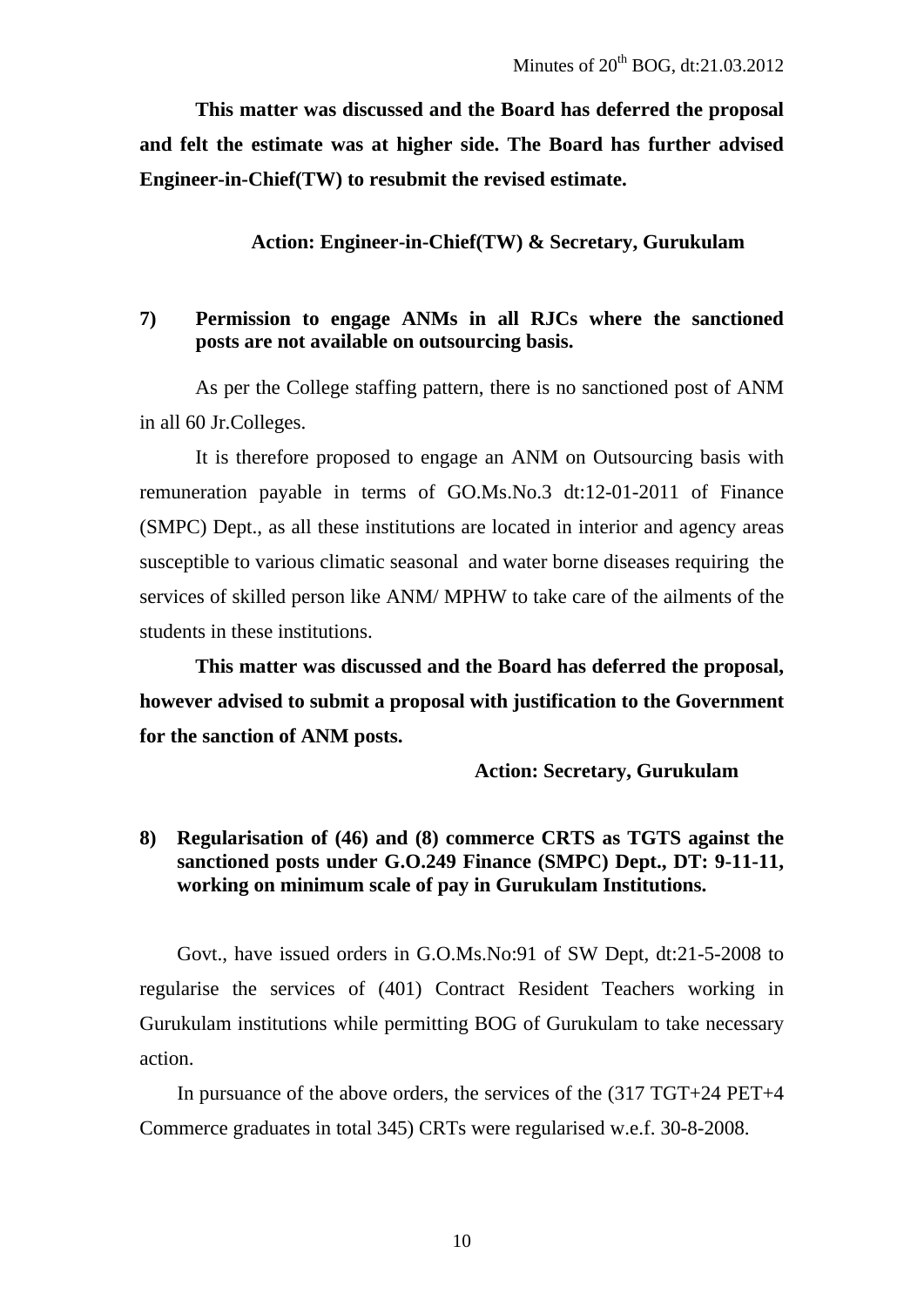The  $(46) + (5)$  Commerce CRTs could not be regularised for want of the posts in their native zones and subjects. Similarly, in respect of (5) Commerce CRTs, relaxation orders are awaited as to their qualifications from Govt., for which proposals were submitted.

Now, it is proposed for regularization of (43) CRTs working on minimum Scale of pay (Zone-wise /Subject-wise), in view of the vacancies arisen due to promotions given in DPC-2010 to the cadre of PGT and sanction of new posts in the cadre of TGT vide G.O.Ms.No.249 of Fin.(SMPC-I) Dept, dt:9-11-2011 .

The details of regularisation proposed is as below:

- i. **(8)** CRTs working on Minimum scale of Pay can be adjusted in the old vacancies arisen in Transfers Counselling-2011 in TGT posts w.e.f. 1-7-2011 as per the details given in Anneuxre-XVI (a).
- ii. **(9)** CRTs can be adjusted in newly sanctioned posts (Zone wise & Subject wise) as per GO.Ms.No.249 dt:09-11-2011 from the prospective dates as per the details given in Annexure-XVI (b).
- iii. The remaining (26) persons of zone-III & Zone IV not having the posts in their native zones based on their options of their willingness to go to other zones under 30% open quota in other zones as per the details given in Annexure-XVI (c).

The services of the above 43 individuals are to be regularized in the cadre of TGT (zone-wise & subject-wise) in the available vacancies as per the eligibility criteria defined in Recruitment Rules of Gurukulam.

In GO.Ms.No.4 dt:09-01-2012 the B.Com graduates with BEd are made eligible for appointments of School Assistants in Government Departments. The TGT cadre in Gurukulam is equivalent to that of School Assistant in Education Department. The said orders may be made applicable to the following (8) Commerce CRTs i.e., Smt.M.Surya Kumari, Sri.U.Salmon, Sri.J.Prabhu Kumar, Sri.Sujana Babu, Sri.K.Suresh Babu Sri.N.Venkateshwarlu, Smt.A.Madhavilatha and Sri.V.Srinivaslu.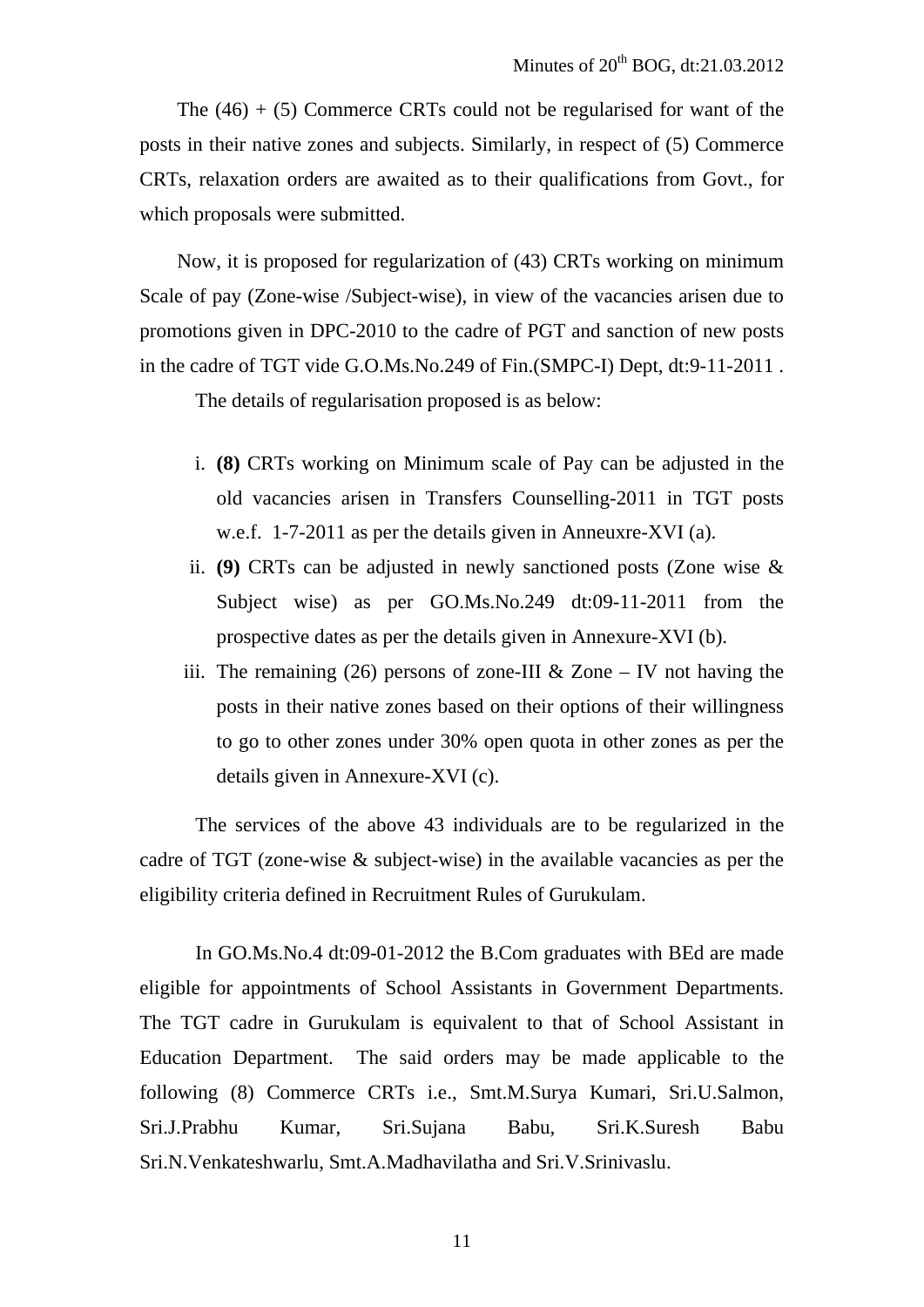**The matter was discussed in detail and agreed for the regularization of (43) CRTs who are in minimum time scale. The regularization of (8) CRTs of Commerce will be done with the permission of the Government while adopting GO.Ms.No.4 dt: 09-01-2012 of Education Department.** 

**Action: Secretary, Gurukulam**

# **CHAIRMAN, GURUKULAM & PRINCIPAL SECRETARY TO GOVT.(TW)**